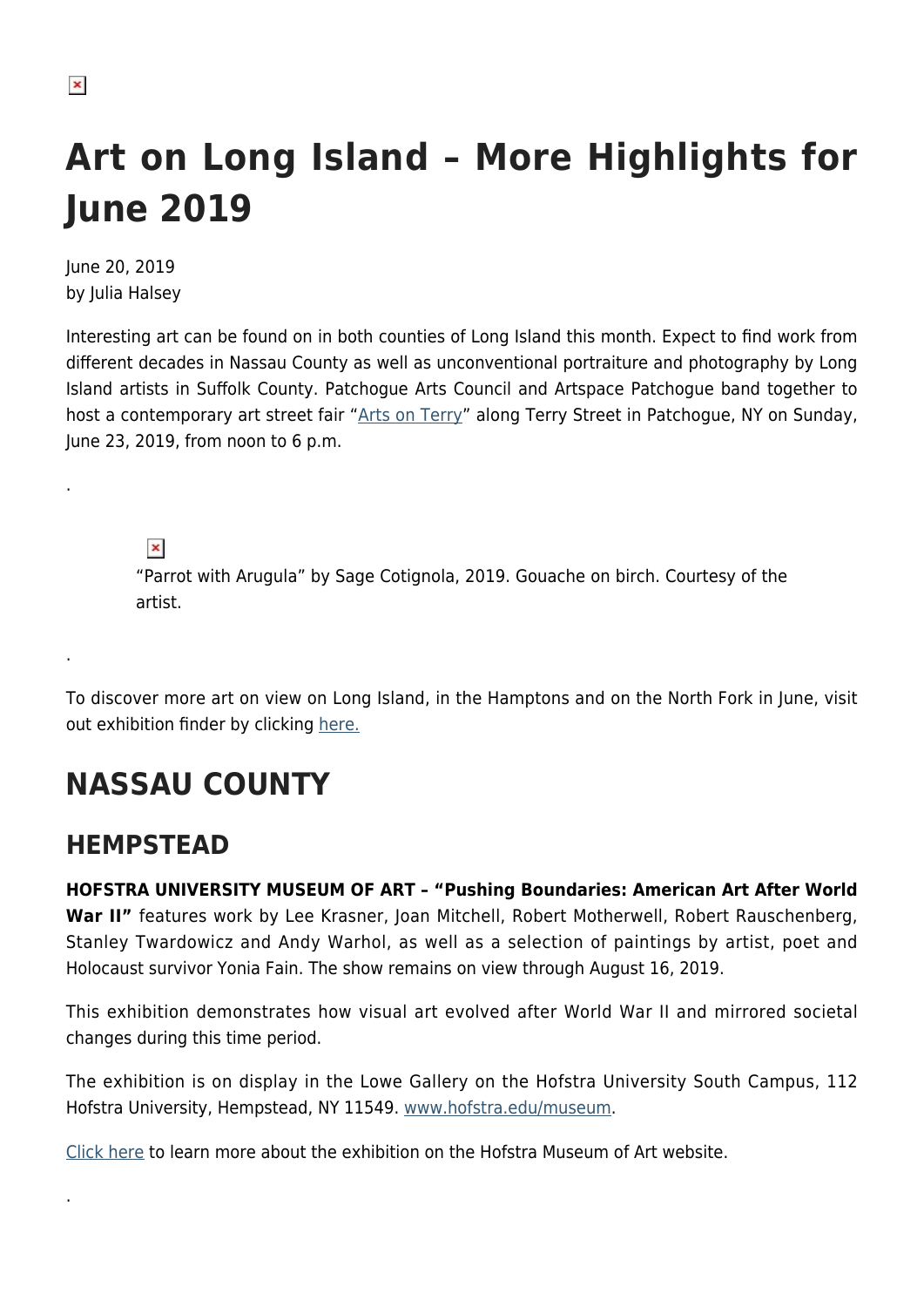$\pmb{\times}$ 

"The Throne" by Yonia Fain, no date. Oil on Masonite, 54.25 x 48 inches. Hofstra University Museum of Art, gift of the artist, HU2012.21. Courtesy Hofstra University Museum of Art

### **OYSTER BAY**

.

.

.

**BAHR GALLERY – "Woodstock and the Rock Festival"** has an opening reception on Friday, June 21, 2019, from 5:30 to 8 p.m. The show surrounds a first-edition Woodstock poster and vintage artwork advertising other prominent rock festivals from 1967-1973. The exhibition remains on view through August 31, 2019.

Highlights include the pre-Woodstock Aquarian poster, a 1967 Monterey Pop, the legendary 1973 Watkins Glen, both 1967 Human Be-In posters, Newport 1969, Rotterdam 1970 and the 1972 John Sinclair Benefit. The gallery's Jimi Hendrix "experience" includes iconic pieces by Martin Sharp, Gunther Kieser, Gary Grimshaw, Rick Griffin and Victor Moscoso. Posters for bands who broke out at Woodstock will also be featured, including Santana, Joe Cocker and CSNY.

Bahr Gallery is located at 1 Shore Road, Unit 218, Oyster Bay, NY 11771. [www.bahrgallery.com.](http://www.bahrgallery.com)

[Click here](https://www.bahrgallery.com/news-events/woodstock-exhibition-opening-june-21) to read more about the exhibition.

 $\pmb{\times}$ 

Crosby, Stills, Nash & Young, Nov 1970 by Randy Tuten. Courtesy Bahr gallery.

## **SUFFOLK COUNTY**

### **BELLPORT**

**MARQUEE PROJECTS – "An Artists' Place"** has an Opening Reception on Friday, June 21, 2019 from 5 to 8 p.m. The second of three group shows presented in collaboration with the Bellport Brookhaven Historical Society, the exhibitions celebrate the artists who have lived in the hamlet for the last two centuries.

The second installment presents work by Fabian Bernal, Cacho Falcon, Jessi Flores, Tim Furzer, Kathleen J Graves, Tim Hoffman, Gaines Peyton and Jay Sylvester. The show remains on view through July 7, 2019. MARQUEE PROJECTS is located at 14 Bellport Lane, Bellport, NY 11713. [www.marqueeprojects.org](http://www.marqueeprojects.org/).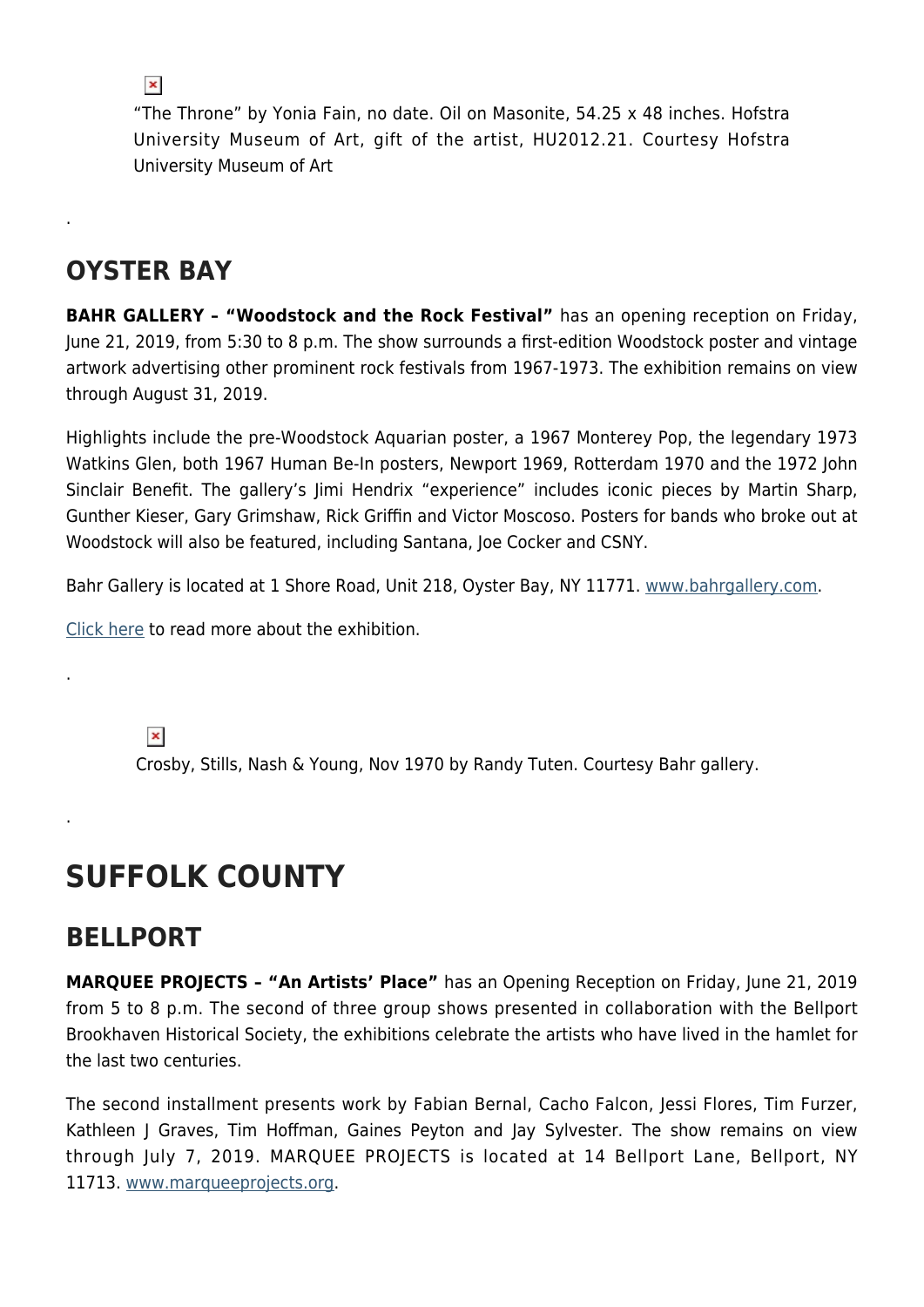[Click here](https://www.marqueeprojects.org/upcoming) for exhibition details.

 $\pmb{\times}$ 

.

.

**.**

**.**

Window installation by Maya Schindler. Courtesy MARQUEE PROJECTS.

#### **STONY BROOK**

**LONG ISLAND MUSEUM – "Face to Face: Artists Painting Artists"** is a unique exploration of how artists perceive and portray other artists in portraiture. Visitors will have a chance to be painted by exhibiting artists Doug Reina, Kelynn Alder and Kevin McEvoy on Sunday, June 23, 2019, from 1 to 4 p.m. The exhibition will be on view through September 30, 2019.

This exhibition features 19th Century and early 20th Century artists such as William Sidney Mount, Shepard Alonzo Mount, William Merritt Chase, Irving Wiles and Fairfield Porter and includes approximately 60 works in total, with works by more than 30 contemporary artists who have taken turns sitting for studio portraits of one another.

The Long Island Museum is located at 1200 NY-25A, Stony Brook, NY, 11790. [www.longislandmuseum.org](http://www.longislandmuseum.org).

[Click here](https://longislandmuseum.org/exhibition/face-to-face-artists-portraits-of-other-artists/) for more information about the exhibition.

 $\pmb{\times}$ "Balcomb Greene" by Janet Culbertson. Courtesy of the artist.

#### **SAINT JAMES**

**WATERMARK GALLERIES – "Relics, Ruins and Forgotten Places"** presents a collection of haunting images by Long Island photographers Laura Alberts, David Arteaga, Barry Bernstein, Rich Green, Holly Hunt, Jay James, Jim Keller, Steven Macanka, Bob Retnauer, Elizabeth Salerno and Mick Ward. The exhibition is on view through July 3, 2019.

Watermark Galleries is located at 220 Lake Avenue, Saint James, NY 11780. [www.watermarkgalleries.com](http://www.watermarkgalleries.com).

[Click here](https://www.watermarkgalleries.com/exhibitions) to learn more about the collection on the gallery's Exhibition Page.